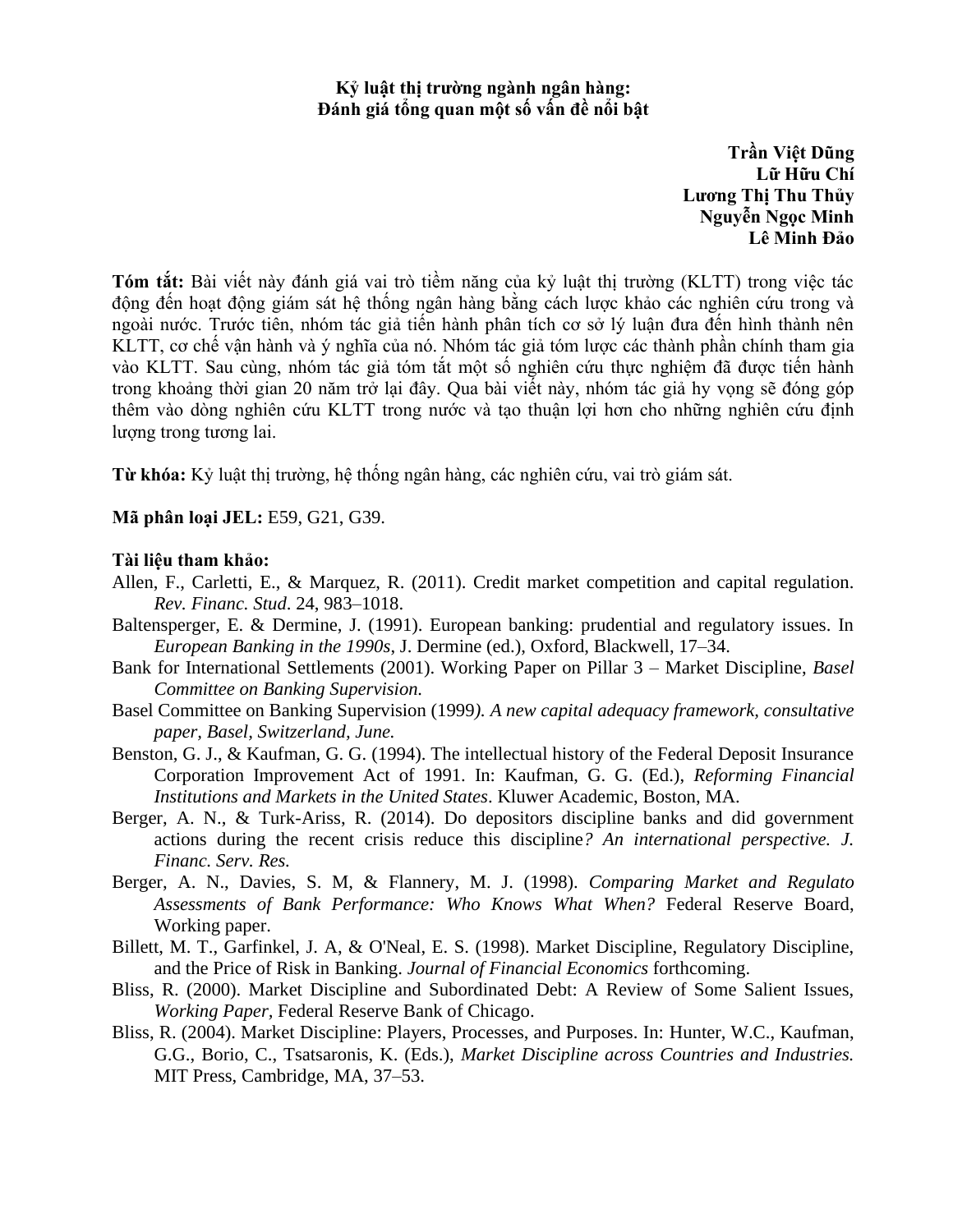- Bliss, R., & Flannery, M. J. (2002). Market discipline in the governance of US bank holding companies: monitoring vs. influencing. *Europ. Finan. Rev*. 6, 361–395.
- Calomiris, C. & Mason, J. (1997). Contagion and Bank Failures during the Great Depression: The June 1932 Chicago Banking Panic. *American Economic Review* 87, 863-83.
- Calomiris, C. & Powell, A. (2001). Can Emerging Market Bank Regulators Establish Credible Discipline? The Case of Argentina, 1992-1999, in F. Mishkin (ed.), Prudential Supervision, *University of Chicago Press*.
- Calomiris, C. (1997). The Postmodern Bank Safety Net: Lessons from Developed and Developing Economies, *American Enterprise Institute for Public Policy Research*.
- Calomiris, C. (1999). Building an Incentive-Compatible Safety Net, *Journal of Banking and Finance*, 23, 1499-1519.
- Ceuster, M. J. K. & Masschelein, N. (2003) Regulating banks through market discipline: A survey of the issues. *Journal of Economic Surveys* 17(5), 749–766.
- Cubillas, E., & Fonseca, A. R., González, F. (2012). Banking crises and market discipline: international evidence. *J. Bank. Financ*. 36, 2285–2298.
- Evanoff, D. & Wall, L. (2000). Subordinated Debt as Bank Capital: A Proposal for Regulatory Reform, *Economic Perspectives*, 25(2), 40-53.
- Flannery, M. J. (1998). Using market information in prudential bank supervision: a review of the US empirical evidence. *J. Money Credit Bank*. 30, 273–305
- Flannery, M. J., & Nikolova, S. (2004). Market discipline of US financial firms: Recent evidence and research issues. In: Hunter, W.C., Kaufman, G.G., Borio, C., Tsatsaronis, K. (Eds.), *Market Discipline across Countries and Industries*. MIT Press, Cambridge, MA, 87–100.
- Flannery, M. J., & Sorescu, S. M. (1996). Evidence of bank market discipline in subordinated debenture yields: 1983–1991. *J. Finance* 51, 1347–1377.
- Furfine, C. H. (2001). Banks as monitors of other banks: Evidence from the overnight federal funds market. *J. Bus*. 74, 33–57.
- Goyal, V. K. (2005). Market discipline of bank risk: Evidence from subordinated debt contracts, *Journal of Financial Intermediation, Elsevier*, 14(3), 318-350, July.
- Hadad, M. D., Agusman, A., Monroe, G. S., & Gasbarro, D. (2011). Market discipline, financial crisis and regulatory changes: evidence from Indonesian banks. *Journal of Banking and Finance* 35, 1552–1562.
- Hall, S. & Miles, D. (1991). Monitoring bank risk: a market-based approach. In M. Taylor (ed.) *Money and Financial Markets*, Oxford, Blackwell, 224–243.
- Haq, S. A., Tran, D. V., & Hassan, M. K. (2019). Discretionary loan loss provision behaviour and banks' liquidity creation. *Asian Academy of Management Journal of Accounting and Finance*, 15(2), 119–154.
- Hasan, I., Jackowicz, K., Kowalewski, O., & Kozłowski, Ł. (2013). Market discipline during crisis: evidence from bank depositors in transition countries. *J. Bank. Financ*. 37, 5436–5451,
- Keeley, M.C. (1990). Deposit insurance, risk, and market power in banking. *Amer. Econ. Rev*. 80, 1183–1200.
- Kim, M., Kristiansen, E. G., & Vale, B. (2005). Endogenous product differentiation in credit markets: what do borrowers pay for? *J. Bank. Financ*. 29, 681–699.
- Levy Yeyati, E., Martínez Pería, M. S. & Schmukler, S. (2004). Market Discipline under Systemic Risk: Evidence from Bank Runs in Emerging Economies, *World Bank Policy Research Working Paper* No. 3440.
- Martinez-Peria, M. S., & Schmukler, S. L. (2001). Do depositors punish banks for bad behavior? Market discipline, deposit insurance, and banking crises. *J. Financ*. 56, 1029–1051.